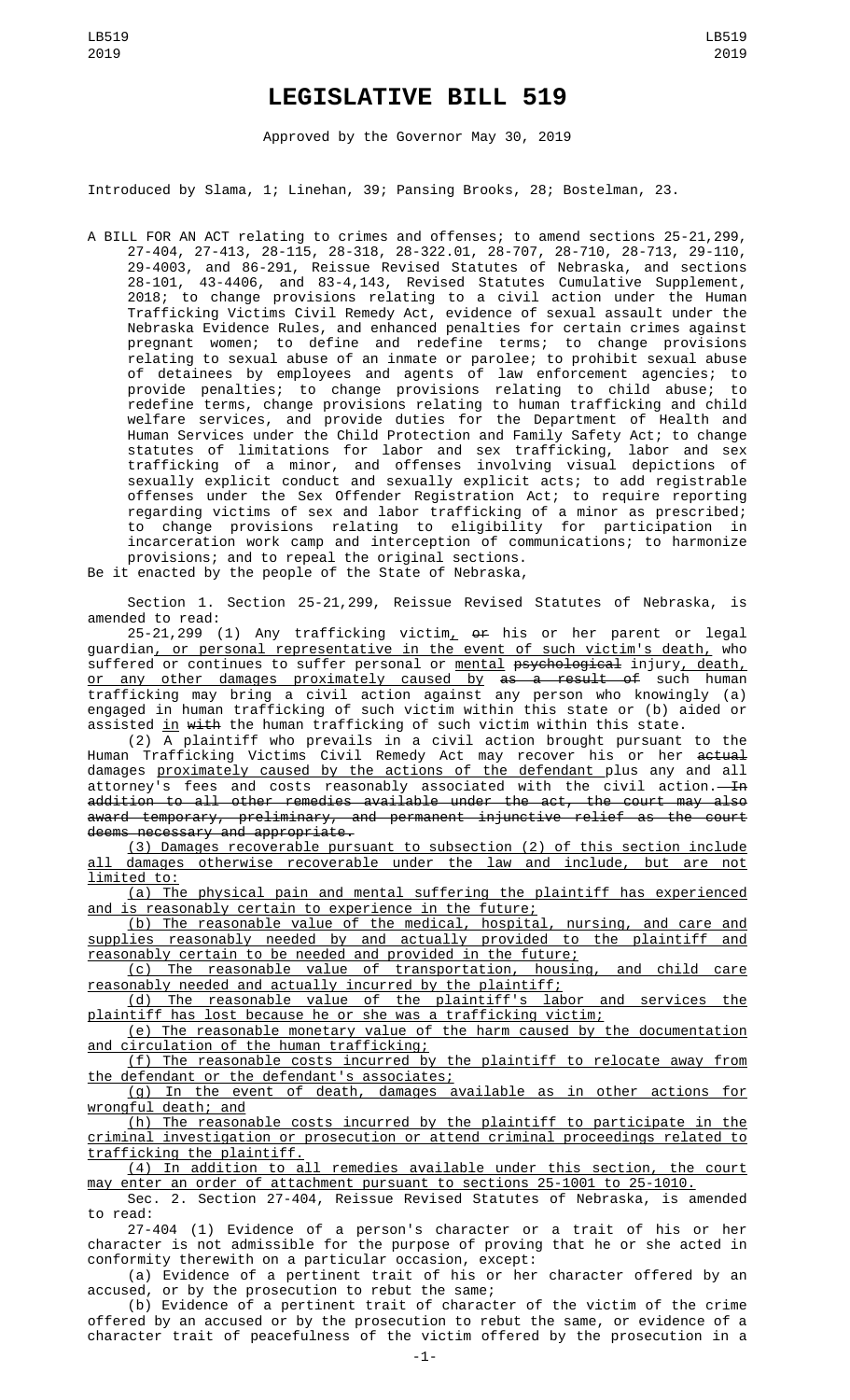2019

homicide case to rebut evidence that the victim was the first aggressor. In a sexual assault case, reputation, opinion, or other evidence of past sexual behavior of the victim is governed by section 27-412; or

(c) Evidence of the character of a witness as provided in sections 27-607 to 27-609.

(2) Evidence of other crimes, wrongs, or acts is not admissible to prove the character of a person in order to show that he or she acted in conformity therewith. It may, however, be admissible for other purposes, such as proof of motive, opportunity, intent, preparation, plan, knowledge, identity, or absence of mistake or accident.

(3) When such evidence is admissible pursuant to this section, in criminal cases evidence of other crimes, wrongs, or acts of the accused may be offered in evidence by the prosecution if the prosecution proves to the court by clear and convincing evidence that the accused committed the crime, wrong, or act. Such proof shall first be made outside the presence of any jury.

(4) Regarding the admissibility in a civil or criminal action of evidence of a person's commission of another offense or offenses of sexual assault under sections 28-319 to 28-322.04 and section 8 of this act, see sections 27-413 to 27-415.

Sec. 3. Section 27-413, Reissue Revised Statutes of Nebraska, is amended to read:

27-413 For purposes of sections 27-414 and 27-415, offense of sexual assault means sexual assault under section 28-319 or 28-320, sexual assault of a child under section 28-319.01 or 28-320.01, sexual assault by use of an electronic communication device under section 28-320.02, sexual abuse of an inmate or parolee under sections 28-322.01 to 28-322.03, sexual abuse of a protected individual under section 28-322.04, <u>sexual abuse of a detainee under</u> section 8 of this act, an attempt or conspiracy to commit any of the crimes listed in this section, or the commission of or conviction for a crime in another jurisdiction that is substantially similar to any crime listed in this section.

Sec. 4. Section 28-101, Revised Statutes Cumulative Supplement, 2018, is amended to read:

28-101 Sections 28-101 to 28-1357 and 28-1601 to 28-1603 and sections 8 and 12 of this act shall be known and may be cited as the Nebraska Criminal Code.

Sec. 5. Section 28-115, Reissue Revised Statutes of Nebraska, is amended to read:

28-115 (1) Except as provided in subsection (2) of this section, any person who commits any of the following criminal offenses against a pregnant woman shall be punished by the imposition of the next higher penalty classification than the penalty classification prescribed for the criminal offense:

(a) Assault in the first degree, section 28-308;

(b) Assault in the second degree, section 28-309;

(c) Assault in the third degree, section 28-310;

(d) Sexual assault in the first degree, section 28-319;

(e) Sexual assault in the second or third degree, section 28-320;

(f) Sexual assault of a child in the first degree, section 28-319.01;

(g) Sexual assault of a child in the second or third degree, section 28-320.01;

(h) Sexual abuse of an inmate or parolee in the first degree, section 28-322.02;

(i) Sexual abuse of an inmate or parolee in the second degree, section 28-322.03;

(j) Sexual abuse of a protected individual in the first or second degree, section 28-322.04;

(k) Sexual abuse of a detainee under section 8 of this act;

(l) (k) Domestic assault in the first, second, or third degree, section 28-323;

 $(m)$   $(1)$  Assault on an officer, an emergency responder, a state correctional employee, a Department of Health and Human Services employee, or a health care professional in the first degree, section 28-929;

(n) (m) Assault on an officer, an emergency responder, a state correctional employee, a Department of Health and Human Services employee, or a health care professional in the second degree, section 28-930;

(o) (n) Assault on an officer, an emergency responder, a state correctional employee, a Department of Health and Human Services employee, or a health care professional in the third degree, section 28-931;

<u>(p)</u> <del>(o)</del> Assault on an officer, an emergency responder, a state correctional employee, a Department of Health and Human Services employee, or a health care professional using a motor vehicle, section 28-931.01;

 $(q)$   $(p)$  Assault by a confined person, section 28-932;

(r) (q) Confined person committing offenses against another person, section 28-933; and

(s)  $(r)$  Proximately causing serious bodily injury while operating a motor vehicle, section 60-6,198.

(2) The enhancement in subsection (1) of this section does not apply to any criminal offense listed in subsection (1) of this section that is already punishable as a Class I, IA, or IB felony. If any criminal offense listed in subsection (1) of this section is punishable as a Class I misdemeanor, the penalty under this section is a Class IIIA felony.

(3) The prosecution shall allege and prove beyond a reasonable doubt that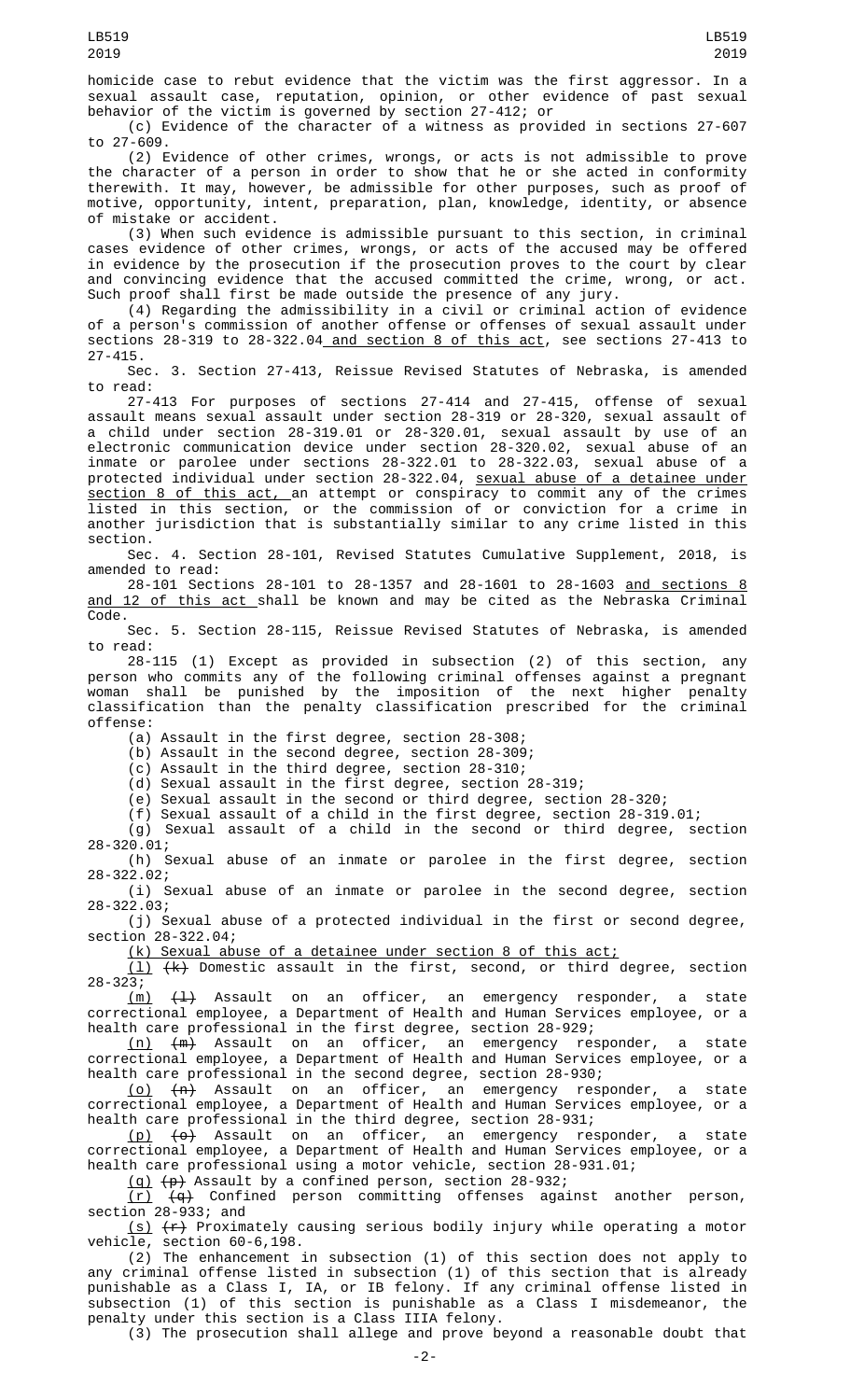the victim was pregnant at the time of the offense.

Sec. 6. Section 28-318, Reissue Revised Statutes of Nebraska, is amended to read:

28-318 As used in sections 28-317 to 28-322.04 and section 8 of this act, unless the context otherwise requires:

(1) Actor means a person accused of sexual assault;

(2) Intimate parts means the genital area, groin, inner thighs, buttocks, or breasts;

(3) Past sexual behavior means sexual behavior other than the sexual behavior upon which the sexual assault is alleged;

(4) Serious personal injury means great bodily injury or disfigurement, extreme mental anguish or mental trauma, pregnancy, disease, or loss or impairment of a sexual or reproductive organ;

(5) Sexual contact means the intentional touching of the victim's sexual or intimate parts or the intentional touching of the victim's clothing covering the immediate area of the victim's sexual or intimate parts. Sexual contact <del>shall</del> also <u>means</u> <del>mean</del> the touching by the victim of the actor's sexual or intimate parts or the clothing covering the immediate area of the actor's sexual or intimate parts when such touching is intentionally caused by the actor. Sexual contact <u>includes</u> <del>shall include</del> only such conduct which can be reasonably construed as being for the purpose of sexual arousal or gratification of either party. Sexual contact <del>shall</del> also <u>includes</u> <del>include</del> the touching of a child with the actor's sexual or intimate parts on any part of the child's body for purposes of sexual assault of a child under sections 28-319.01 and 28-320.01;

(6) Sexual penetration means sexual intercourse in its ordinary meaning, cunnilingus, fellatio, anal intercourse, or any intrusion, however slight, of any part of the actor's or victim's body or any object manipulated by the actor into the genital or anal openings of the victim's body which can be reasonably construed as being for nonmedical<u>,</u> <del>or</del> nonhealth<u>, or nonlaw enforcement</u> purposes. Sexual penetration shall not require emission of semen;

(7) Victim means the person alleging to have been sexually assaulted;

(8) Without consent means:

(a)(i) The victim was compelled to submit due to the use of force or threat of force or coercion, or (ii) the victim expressed a lack of consent through words, or (iii) the victim expressed a lack of consent through conduct, or (iv) the consent, if any was actually given, was the result of the actor's deception as to the identity of the actor or the nature or purpose of the act on the part of the actor;

(b) The victim need only resist, either verbally or physically, so as to make the victim's refusal to consent genuine and real and so as to reasonably make known to the actor the victim's refusal to consent; and

(c) A victim need not resist verbally or physically where it would be useless or futile to do so; and

(9) Force or threat of force means (a) the use of physical force which overcomes the victim's resistance or (b) the threat of physical force, express or implied, against the victim or a third person that places the victim in fear of death or in fear of serious personal injury to the victim or a third person where the victim reasonably believes that the actor has the present or future ability to execute the threat.

Sec. 7. Section 28-322.01, Reissue Revised Statutes of Nebraska, is amended to read:

 $28-322.01$   $(1)$  A person commits the offense of sexual abuse of an inmate or parolee if such person subjects an inmate or parolee to sexual penetration or sexual contact as those terms are defined in section 28-318. It is not a defense to a charge under this section that the inmate or parolee consented to such sexual penetration or sexual contact.

(2) An otherwise lawful pat-down or body cavity search by a person is not a violation of this section.

Sec. 8. (1) For purposes of this section:

(a) Detainee means an individual who has been:

(i) Arrested by a person;

(ii) Detained by a person, regardless of whether the detainee has been arrested or charged; or

(iii) Placed into the custody of a person, regardless of whether the detainee has been arrested or charged;

(b) Law enforcement agency means an agency or department of this state or any political subdivision of this state which is responsible for the prevention and detection of crime; the enforcement of the penal, traffic, or highway laws of this state or any political subdivision of this state; and the enforcement of arrest warrants. Law enforcement agency includes a police department, an office of the town marshal, an office of the county sheriff, the Nebraska State Patrol, and any department to which a deputy state sheriff is assigned as provided in section 84-106; and

(c) Person means an individual:

(i) Who is employed by a law enforcement agency, including an individual working under contract with the agency;<br>(ii) To whom the law enforcement

agency has authorized or delegated authority to make arrests, to place a detainee in detention or custody, or to otherwise exercise control over a detainee or a detainee's activities; and

(iii) Who is not the spouse of a detainee.

(2) A person commits the offense of sexual abuse of a detainee if the person engages in sexual penetration or sexual contact with a detainee. It is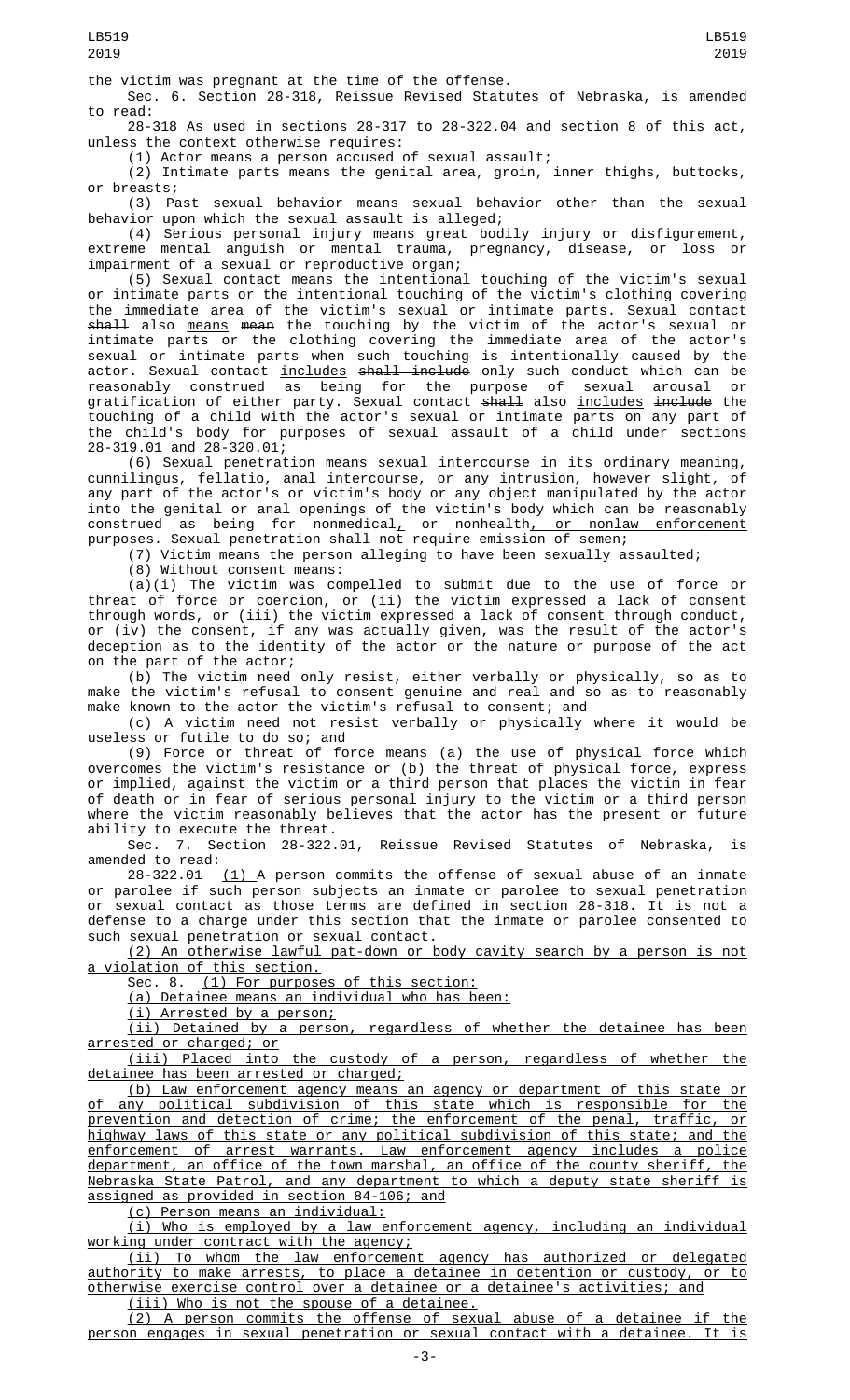not a defense to a charge under this section that the detainee consented to such sexual penetration or sexual contact.

(3) An otherwise lawful pat-down or body cavity search by a person is not violation of this section.

(4) Any person who engages in sexual penetration with a detainee is guilty of sexual abuse of a detainee in the first degree. Sexual abuse of a detainee in the first degree is a Class IIA felony.

(5) Any person who engages in sexual contact with a detainee is guilty of sexual abuse of a detainee in the second degree. Sexual abuse of a detainee in the second degree is a Class IIIA felony.

Sec. 9. Section 28-707, Reissue Revised Statutes of Nebraska, is amended to read:<br>28-707

(1) A person commits child abuse if he or she knowingly, intentionally, or negligently causes or permits a minor child to be:

(a) Placed in a situation that endangers his or her life or physical or mental health;

(b) Cruelly confined or cruelly punished;

(c) Deprived of necessary food, clothing, shelter, or care;

(d) Placed in a situation to be sexually exploited <u>through sex trafficking</u> <u>of a minor as defined in section 28-830 or </u>by allowing, encouraging, or forcing such minor child to <del>solicit for or</del> engage in <del>prostitution,</del> debauchery, public indecency, or obscene or pornographic photography, films, or depictions;

(e) Placed in a situation to be sexually abused as defined in section 28-319, 28-319.01, or 28-320.01; or

(f) Placed in a situation to be a trafficking victim as defined in section 28-830.

(2) The statutory privilege between patient and physician, between client and professional counselor, and between husband and wife shall not be available for excluding or refusing testimony in any prosecution for a violation of this section.

(3) Child abuse is a Class I misdemeanor if the offense is committed negligently and does not result in serious bodily injury as defined in section 28-109 or death.

(4) Child abuse is a Class IIIA felony if the offense is committed knowingly and intentionally and does not result in serious bodily injury as defined in section 28-109 or death.

(5) Child abuse is a Class IIIA felony if the offense is committed negligently and results in serious bodily injury as defined in section 28-109.

(6) Child abuse is a Class IIA felony if the offense is committed negligently and results in the death of such child.

(7) Child abuse is a Class II felony if the offense is committed knowingly and intentionally and results in serious bodily injury as defined in such section.

(8) Child abuse is a Class IB felony if the offense is committed knowingly and intentionally and results in the death of such child.

(9) For purposes of this section, negligently refers to criminal negligence and means that a person knew or should have known of the danger involved and acted recklessly, as defined in section 28-109, with respect to the safety or health of the minor child.

Sec. 10. Section 28-710, Reissue Revised Statutes of Nebraska, is amended to read:

28-710 (1) Sections 28-710 to 28-727 shall be known and may be cited as the Child Protection and Family Safety Act.

(2) For purposes of the Child Protection and Family Safety Act:

(a) Alternative response means a comprehensive assessment of (i) child safety, (ii) the risk of future child abuse or neglect, (iii) family strengths and needs, and (iv) the provision of or referral for necessary services and support. Alternative response is an alternative to traditional response and does not include an investigation or a formal determination as to whether child abuse or neglect has occurred, and the subject of the report shall not be entered into the central registry of child protection cases maintained pursuant to section 28-718;

(b) Child abuse or neglect means knowingly, intentionally, or negligently causing or permitting a minor child to be:

(i) Placed in a situation that endangers his or her life or physical or mental health;

(ii) Cruelly confined or cruelly punished;

(iii) Deprived of necessary food, clothing, shelter, or care;

(iv) Left unattended in a motor vehicle if such minor child is six years of age or younger;

(v) <u>Placed in a situation to be sexually</u> S<del>exually</del> abused;—o<del>r</del>

(vi) <u>Placed in a situation to be sexually</u> S<del>exually</del> exploited <u>through sex</u> trafficking of a minor as defined in section 28-830 or by allowing, encouraging, or forcing such person to solicit for or engage in prostitution, debauchery, public indecency, or obscene or pornographic photography, films, or depictions; or

(vii) Placed in a situation to be a trafficking victim as defined in section 28-830;

(c) Comprehensive assessment means an analysis of child safety, risk of future child abuse or neglect, and family strengths and needs on a report of child abuse or neglect. Comprehensive assessment does not include a determination as to whether the child abuse or neglect occurred but does determine the need for services and support to address the safety of children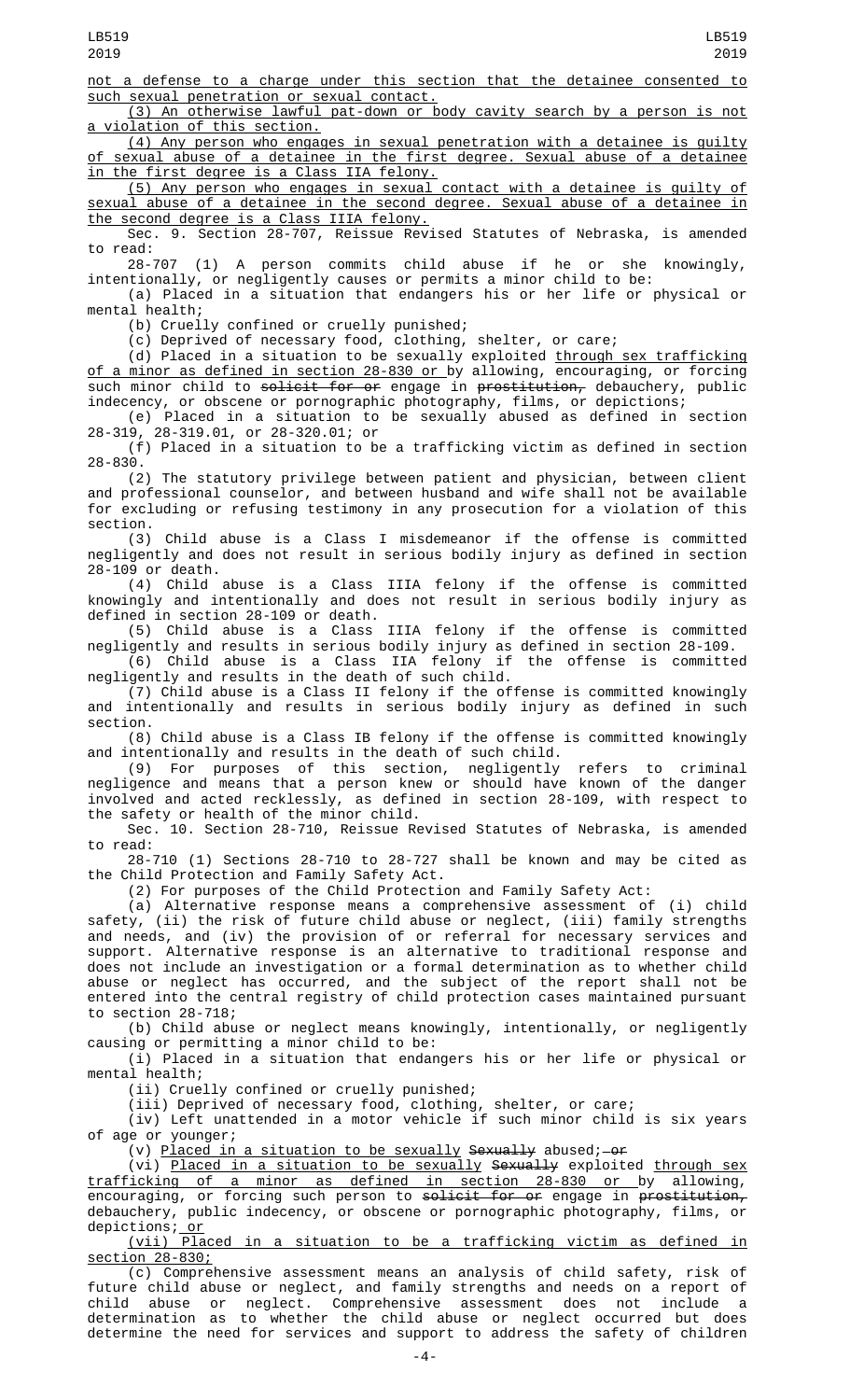and the risk of future abuse or neglect;

(d) Department means the Department of Health and Human Services;

(e) Investigation means fact gathering related to the current safety of a child and the risk of future child abuse or neglect that determines whether child abuse or neglect has occurred and whether child protective services are needed;

(f) Law enforcement agency means the police department or town marshal in incorporated municipalities, the office of the sheriff in unincorporated areas, and the Nebraska State Patrol;

(g) Out-of-home child abuse or neglect means child abuse or neglect occurring <u>outside of a child's family home, including </u>in day care homes, foster homes, day care centers, residential child-caring agencies as defined in section 71-1926, <del>and</del> other child care facilities or institutions<u>, and the</u> community. Out-of-home child abuse or neglect also includes cases in which the subject of the report of child abuse or neglect is not a member of the child's household, no longer has access to the child, is unknown, or cannot be identified;

(h) Review, Evaluate, and Decide Team means an internal team of staff within the department and shall include no fewer than two supervisors or administrators and two staff members knowledgeable on the policies and practices of the department, including, but not limited to, the structured review process. County attorneys, child advocacy centers, or law enforcement agency personnel may attend team reviews upon request of a party;

(i) Traditional response means an investigation by a law enforcement agency or the department pursuant to section 28-713 which requires a formal determination of whether child abuse or neglect has occurred; and

(j) Subject of the report of child abuse or neglect <u>or subject of the</u> report means the person or persons identified in the report as responsible for the child abuse or neglect.

Sec. 11. Section 28-713, Reissue Revised Statutes of Nebraska, is amended to read:

28-713 <u>(1) </u>Unless an intake is assigned to alternative response, upon the receipt of a call reporting child abuse and neglect as required by section 28-711:

(a)  $(1)$  It is the duty of the law enforcement agency to investigate the report, to take immediate steps to protect the child, and to institute legal proceedings if appropriate. In situations of alleged out-of-home child abuse or neglect if the person or persons to be notified have not already been notified and the person to be notified is not the subject of the report of child abuse or neglect, the law enforcement agency shall immediately notify the person or persons having custody of each child who has allegedly been abused or neglected that such report of alleged child abuse or neglect has been made and shall provide such person or persons with information of the nature of the alleged child abuse or neglect. The law enforcement agency may request assistance from the department during the investigation and shall, by the next working day, notify either the hotline or the department of receipt of the report, including whether or not an investigation is being undertaken by the law enforcement agency. A copy of all reports, whether or not an investigation is being undertaken, shall be provided to the department;

(b) (2) In situations of alleged out-of-home child abuse or neglect if the person or persons to be notified have not already been notified and the person to be notified is not the subject of the report of child abuse or neglect, the department shall immediately notify the person or persons having custody of each child who has allegedly been abused or neglected that such report of alleged child abuse or neglect has been made and shall provide such person or persons with information of the nature of the alleged child abuse or neglect and any other information that the department deems necessary. The department shall investigate for the purpose of assessing each report of child abuse or neglect to determine the risk of harm to the child involved. The department shall also provide such social services as are necessary and appropriate under the circumstances to protect and assist the child and to preserve the family;

<u>(c)</u> <del>(3)</del> The department may make a request for further assistance from the appropriate law enforcement agency or take such legal action as may be appropriate under the circumstances;

(d) (4) The department shall, by the next working day after receiving a report of child abuse or neglect under <u>this subsection</u> s<del>ubdivision (1)</del> of this section, make a written report or a summary on forms provided by the department to the proper law enforcement agency in the county and enter in the tracking system of child protection cases maintained pursuant to section 28-715 all reports of child abuse or neglect opened for investigation and any action taken; and

(e) (5) The department shall, upon request, make available to the appropriate investigating law enforcement agency and the county attorney a copy of all reports relative to a case of suspected child abuse or neglect.

(2)(a) In addition to the responsibilities under subsection (1) of this section, upon the receipt of any report that a child is a reported or suspected victim of sex trafficking of a minor or labor trafficking of a minor as defined in section 28-830 and without regard to the subject of the report, the department shall:

(i) Assign the case to staff for an in-person investigation. The department shall assign a report for investigation regardless of whether or not the subject of the report is a member of the child's household or family or whether the subject is known or unknown, including cases of out-of-home child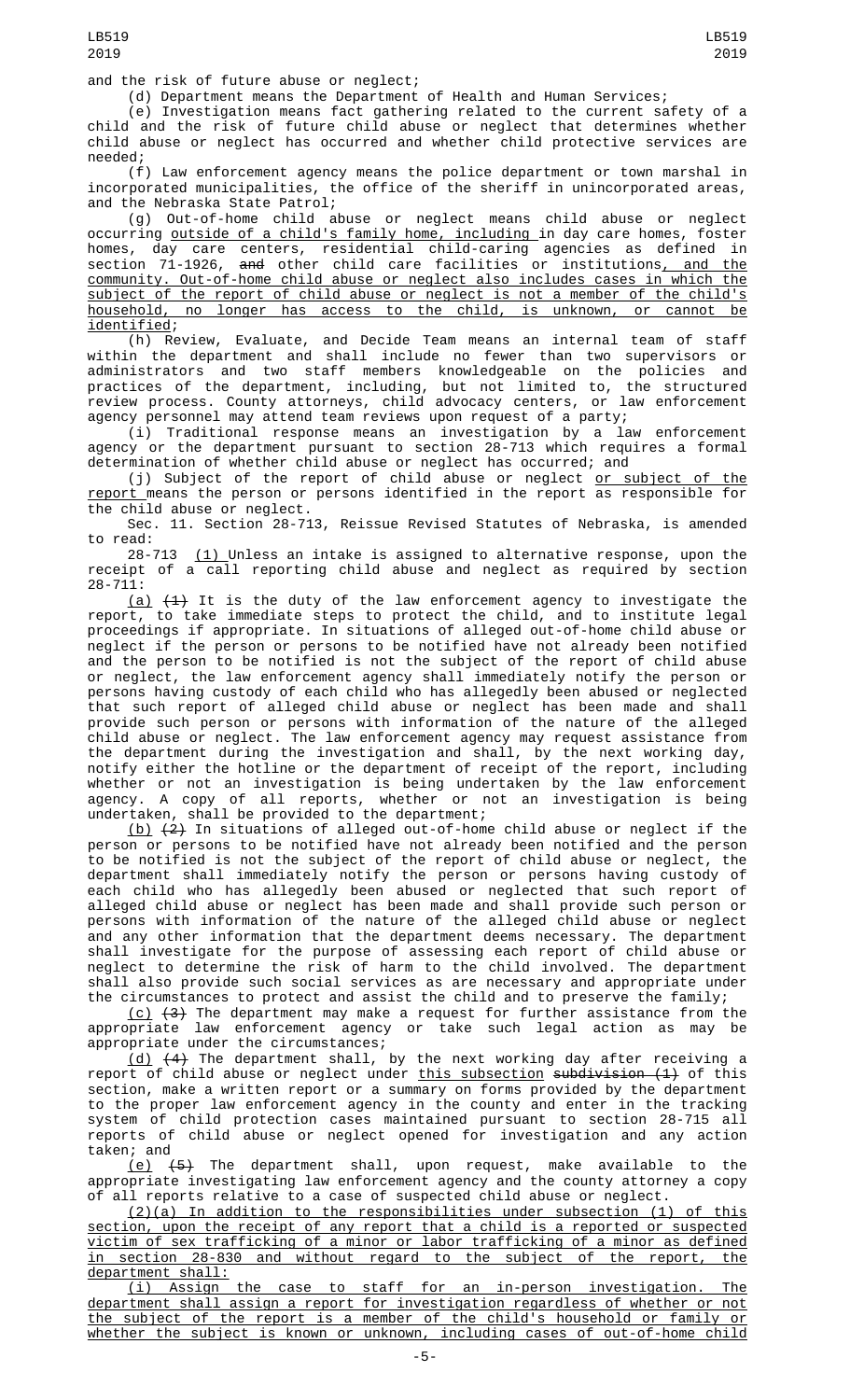(ii) Conduct an in-person investigation and appropriately coordinate with law enforcement agencies, the local child advocacy center, and the child abuse and neglect investigation team under section 28-729;

(iii) Use specialized screening and assessment instruments to identify whether the child is a victim of sex trafficking of a minor or labor trafficking of a minor or at high risk of becoming such a victim and determine the needs of the child and family to prevent or respond to abuse, neglect, and exploitation. On or before December 1, 2019, the department shall develop and adopt these instruments in consultation with knowledgeable organizations and individuals, including representatives of child advocacy centers, behavioral health providers, child welfare and juvenile justice service providers, law enforcement representatives, and prosecutors; and

(iv) Provide for or refer and connect the child and family to services deemed appropriate by the department in the least restrictive environment, or provide for safe and appropriate placement, medical services, mental health care, or other needs as determined by the department based upon the department's assessment of the safety, risk, and needs of the child and family to respond to or prevent abuse, neglect, and exploitation.

(b) On or before July 1, 2020, the department shall adopt rules and regulations on the process of investigation, screening, and assessment of reports of child abuse or neglect and the criteria for opening an ongoing case upon allegations of sex trafficking of a minor or labor trafficking of a minor.

(3) When a preponderance of the evidence indicates that a child is a victim of abuse or neglect as a result of being a trafficking victim as defined in section 28-830, the department shall identify the child as a victim of trafficking, regardless of whether the subject of the report is a member of the child's household or family or whether the subject is known or unknown. The child shall be included in the department's data and reporting on the numbers of child victims of abuse, neglect, and trafficking.

Sec. 12. On or before December 1, 2019, the Department of Health and Human Services shall make publicly available information on programs and services available for referral by the department to respond to the safety and needs of children reported or suspected to be victims of sex trafficking of a minor or labor trafficking of a minor as defined in section 28-830 and their families. The department shall develop this information in consultation with representatives of child advocacy centers, behavioral health providers, child welfare and juvenile justice service providers, law enforcement representatives, and prosecutors.

Sec. 13. Section 29-110, Reissue Revised Statutes of Nebraska, is amended to read:

29-110 (1) Except as otherwise provided by law, no person shall be prosecuted for any felony unless the indictment is found by a grand jury within three years next after the offense has been done or committed or unless a complaint for the same is filed before the magistrate within three years next after the offense has been done or committed and a warrant for the arrest of the defendant has been issued.<br>(2) Except as otherwise provided by law, no person shall be prosecuted,

(2) Except as otherwise provided by law, no person shall be prosecuted, tried, or punished for any misdemeanor or other indictable offense below the grade of felony or for any fine or forfeiture under any penal statute unless the suit, information, or indictment for such offense is instituted or found within one year and six months from the time of committing the offense or incurring the fine or forfeiture or within one year for any offense the punishment of which is restricted by a fine not exceeding one hundred dollars and to imprisonment not exceeding three months.

(3) Except as otherwise provided by law, no person shall be prosecuted for kidnapping under section 28-313, false imprisonment under section 28-314 or 28-315, child abuse under section 28-707, pandering under section 28-802, debauching a minor under section 28-805, or an offense under section 28-813<del>,</del> 28-813.01, or 28-1463.03 when the victim is under sixteen years of age at the time of the offense (a) unless the indictment for such offense is found by a grand jury within seven years next after the offense has been committed or within seven years next after the victim's sixteenth birthday, whichever is later, or (b) unless a complaint for such offense is filed before the magistrate within seven years next after the offense has been committed or within seven years next after the victim's sixteenth birthday, whichever is later, and a warrant for the arrest of the defendant has been issued.

(4) Except as otherwise provided by law, no person shall be prosecuted for a violation of subsection (2) or (3) of section 28-831 (a) unless the indictment for such offense is found by a grand jury within seven years next after the offense has been committed or within seven years next after the victim's eighteenth birthday, whichever is later, or (b) unless a complaint for such offense is filed before the magistrate within seven years next after the offense has been committed or within seven years next after the victim's eighteenth birthday, whichever is later, and a warrant for the arrest of the defendant has been issued.

(5) Except as otherwise provided by law, no person shall be prosecuted for an offense under section 28-813.01 or 28-1463.05 (a) unless the indictment for such offense is found by a grand jury within seven years next after the offense has been committed or within seven years next after the victim's eighteenth birthday, whichever is later, or (b) unless a complaint for such offense is filed before the magistrate within seven years next after the offense has been committed or within seven years next after the victim's eighteenth birthday,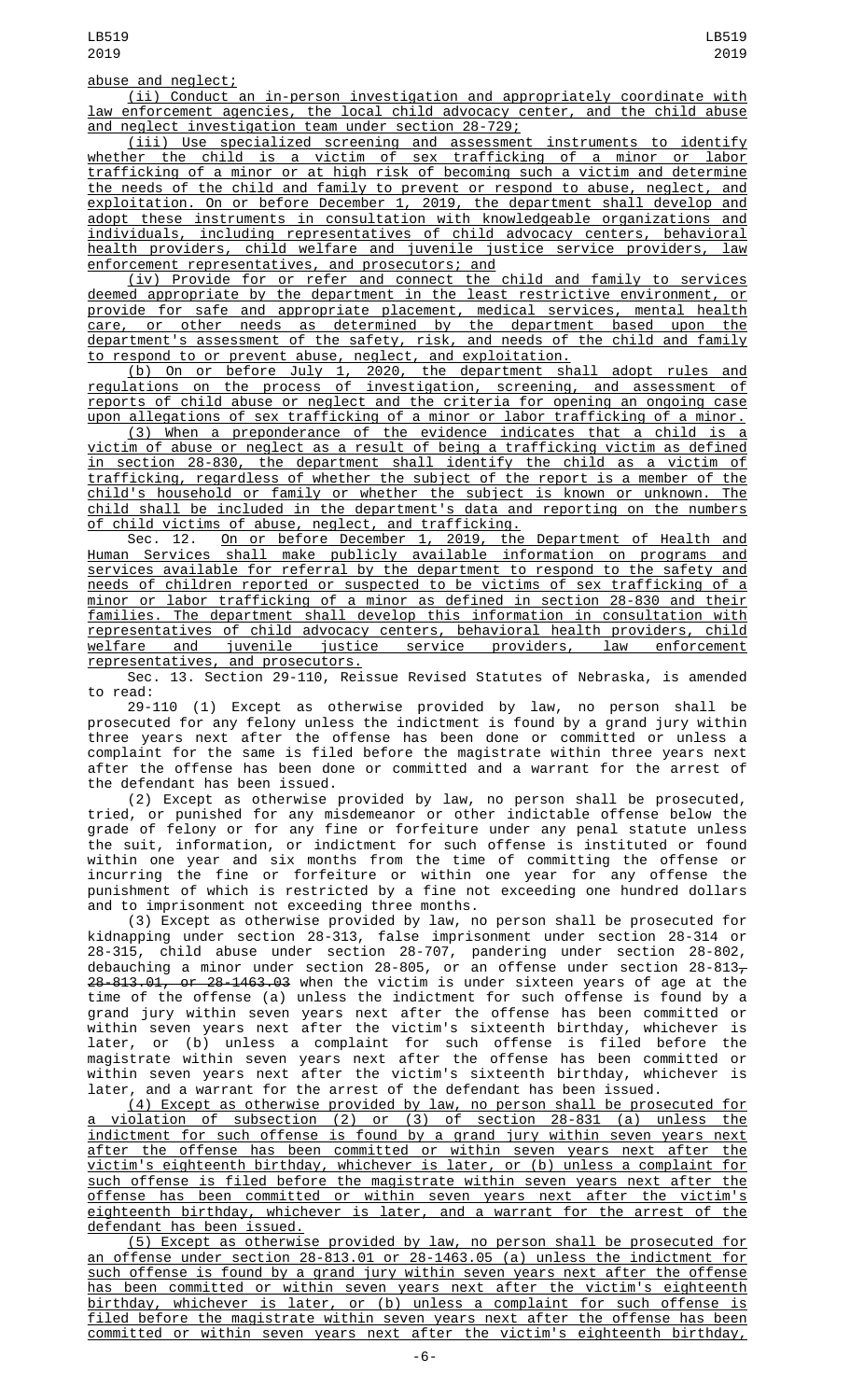## whichever is later, and a warrant for the arrest of the defendant has been

<u>issued.</u><br>(6) (6) (4) No person shall be prosecuted for a violation of the Securities Act of Nebraska under section 8-1117 unless the indictment for such offense is found by a grand jury within five years next after the offense has been done or committed or unless a complaint for such offense is filed before the magistrate within five years next after the offense has been done or committed and a warrant for the arrest of the defendant has been issued.

(7) (5) No person shall be prosecuted for criminal impersonation under section 28-638, identity theft under section 28-639, or identity fraud under section 28-640 unless the indictment for such offense is found by a grand jury within five years next after the offense has been done or committed or unless a complaint for such offense is filed before the magistrate within five years next after the offense has been done or committed and a warrant for the arrest of the defendant has been issued.

(8) (6) No person shall be prosecuted for a violation of section 68-1017 if the aggregate value of all funds and other benefits obtained or attempted to be obtained is five hundred dollars or more unless the indictment for such offense is found by a grand jury within five years next after the offense has been done or committed or unless a complaint for such offense is filed before the magistrate within five years next after the offense has been done or committed and a warrant for the arrest of the defendant has been issued.

 $(9)$   $(7)$  No person shall be prosecuted for knowing and intentional abuse, neglect, or exploitation of a vulnerable adult or senior adult under section 28-386 unless the indictment for such offense is found by a grand jury within six years next after the offense has been done or committed or unless a complaint for such offense is filed before the magistrate within six years next after the offense has been done or committed and a warrant for the arrest of the defendant has been issued.

(10) (8) There shall not be any time limitations for prosecution or punishment for treason, murder, arson, forgery, sexual assault in the first or second degree under section 28-319 or 28-320, sexual assault of a child in the second or third degree under section 28-320.01, incest under section 28-703, or sexual assault of a child in the first degree under section 28-319.01, labor trafficking of a minor or sex trafficking of a minor under subsection (1) of section 28-831, or an offense under section 28-1463.03; nor shall there be any time limitations for prosecution or punishment for sexual assault in the third degree under section 28-320 when the victim is under sixteen years of age at the time of the offense.

(11) (9) The time limitations prescribed in this section shall include all inchoate offenses pursuant to the Nebraska Criminal Code and compounding a felony pursuant to section 28-301.

 $(12)$   $(10)$  The time limitations prescribed in this section shall not extend to any person fleeing from justice.

(13) (11) When any suit, information, or indictment for any crime or misdemeanor is limited by any statute to be brought or exhibited within any other time than is limited by this section, then the suit, information, or indictment shall be brought or exhibited within the time limited by such statute.

(14) (12) If any suit, information, or indictment is quashed or the proceedings set aside or reversed on writ of error, the time during the pendency of such suit, information, or indictment so quashed, set aside, or reversed shall not be reckoned within this statute so as to bar any new suit, information, or indictment for the same offense.

 $(15)$   $(13)$  The changes made to this section by Laws 2004, LB 943, shall apply to offenses committed prior to April 16, 2004, for which the statute of limitations has not expired as of such date and to offenses committed on or after such date.

(16) (14) The changes made to this section by Laws 2005, LB 713, shall apply to offenses committed prior to September 4, 2005, for which the statute of limitations has not expired as of such date and to offenses committed on or after such date.

(17) (15) The changes made to this section by Laws 2009, LB 97, and Laws 2006, LB 1199, shall apply to offenses committed prior to May 21, 2009, for which the statute of limitations has not expired as of such date and to offenses committed on or after such date.

 $(18)$   $(46)$  The changes made to this section by Laws 2010, LB809, shall apply to offenses committed prior to July 15, 2010, for which the statute of limitations has not expired as of such date and to offenses committed on or after such date.

(<u>19)</u> <del>(17)</del> The changes made to this section by Laws 2016, LB934, shall apply to offenses committed prior to April 19, 2016, for which the statute of limitations has not expired as of such date and to offenses committed on or after such date.

(20) The changes made to this section by this legislative bill shall apply to offenses committed prior to the effective date of this act for which the statute of limitations has not expired as of such date and to offenses committed on or after such date.

Sec. 14. Section 29-4003, Reissue Revised Statutes of Nebraska, is amended to read:

29-4003 (1)(a) The Sex Offender Registration Act applies to any person who on or after January 1, 1997:

(i) Has ever pled guilty to, pled nolo contendere to, or been found guilty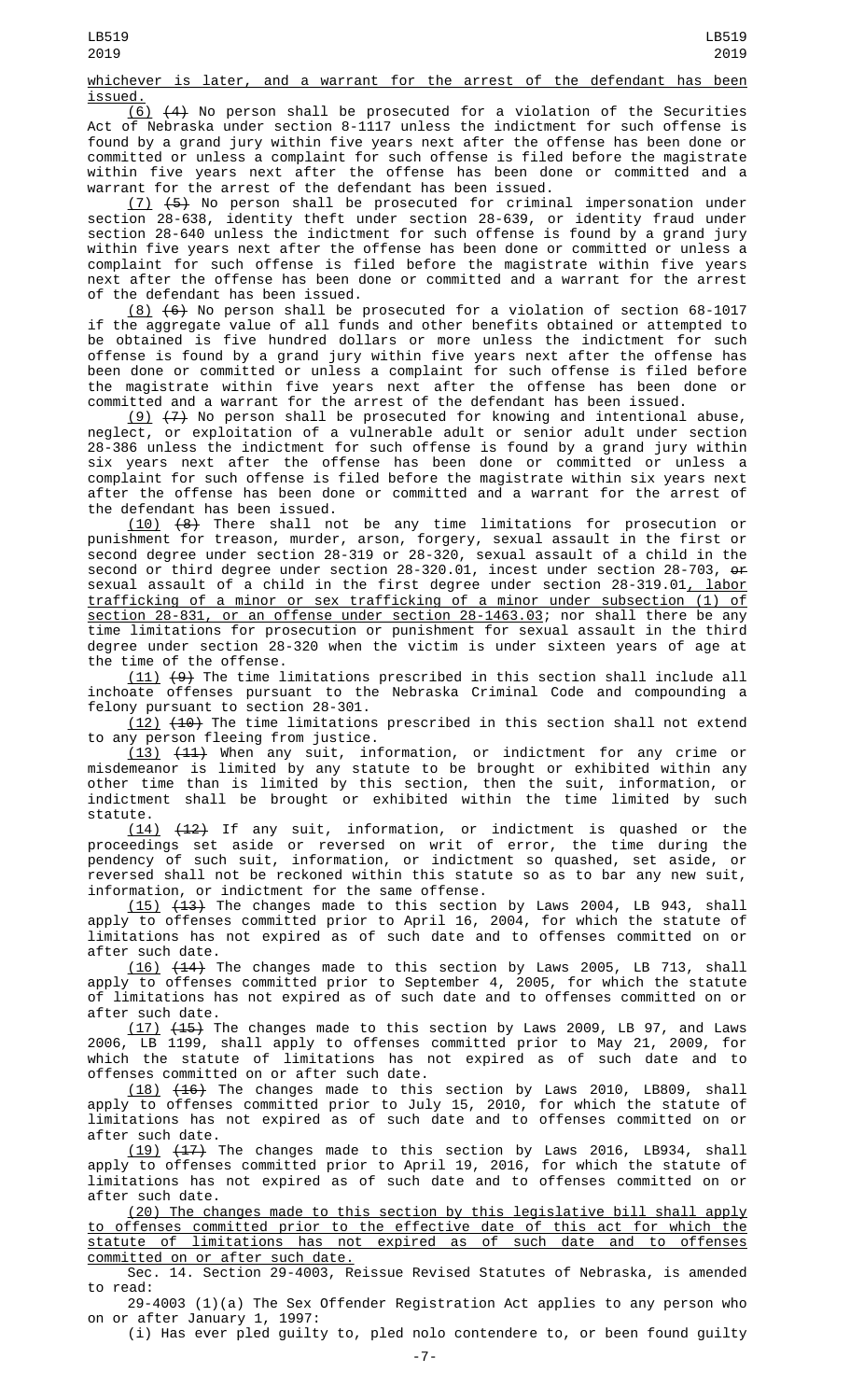of any of the following:

(A) Kidnapping of a minor pursuant to section 28-313, except when the person is the parent of the minor and was not convicted of any other offense in this section;

(B) False imprisonment of a minor pursuant to section 28-314 or 28-315;

(C) Sexual assault pursuant to section 28-319 or 28-320;

(D) Sexual assault of a child in the second or third degree pursuant to section 28-320.01;

(E) Sexual assault of a child in the first degree pursuant to section 28-319.01;

(F) Sexual abuse of a vulnerable adult or senior adult pursuant to subdivision (1)(c) of section 28-386;

(G) Incest of a minor pursuant to section 28-703;

(H) Pandering of a minor pursuant to section 28-802;

(I) Visual depiction of sexually explicit conduct of a child pursuant to section 28-1463.03 or 28-1463.05;

(J) Knowingly possessing any visual depiction of sexually explicit conduct which has a child as one of its participants or portrayed observers pursuant to section 28-813.01;

(K) Criminal child enticement pursuant to section 28-311;

(L) Child enticement by means of an electronic communication device pursuant to section 28-320.02;

(M) Debauching a minor pursuant to section 28-805; or

(N) Attempt, solicitation, aiding or abetting, being an accessory, or conspiracy to commit an offense listed in subdivisions (1)(a)(i)(A) through (1)  $(a)(i)(M)$  of this section;

(ii) Has ever pled guilty to, pled nolo contendere to, or been found guilty of any offense that is substantially equivalent to a registrable offense under subdivision (1)(a)(i) of this section by any village, town, city, state, territory, commonwealth, or other jurisdiction of the United States, by the United States Government, by court-martial or other military tribunal, or by a foreign jurisdiction, notwithstanding a procedure comparable in effect to that described under section 29-2264 or any other procedure to nullify a conviction other than by pardon;

(iii) Is incarcerated in a jail, a penal or correctional facility, or any other public or private institution or is under probation or parole as a result of pleading guilty to or being found guilty of a registrable offense under subdivision (1)(a)(i) or (ii) of this section prior to January 1, 1997; or

(iv) Enters the state and is required to register as a sex offender under the laws of another village, town, city, state, territory, commonwealth, or other jurisdiction of the United States.

(b) In addition to the registrable offenses under subdivision (1)(a) of this section, the Sex Offender Registration Act applies to any person who on or after January 1, 2010:

(i)(A) Except as provided in subdivision (1)(b)(i)(B) of this section, has ever pled guilty to, pled nolo contendere to, or been found guilty of any of the following:

(I) Murder in the first degree pursuant to section 28-303;

(II) Murder in the second degree pursuant to section 28-304;

(III) Manslaughter pursuant to section 28-305;

(IV) Assault in the first degree pursuant to section 28-308;

(V) Assault in the second degree pursuant to section 28-309;

(VI) Assault in the third degree pursuant to section 28-310;

(VII) Stalking pursuant to section 28-311.03;

(VIII) Violation of section 28-311.08 requiring registration under the act pursuant to subsection (5) of section 28-311.08;

(IX) Kidnapping pursuant to section 28-313;

(X) False imprisonment pursuant to section 28-314 or 28-315;

(XI) Sexual abuse of an inmate or parolee in the first degree pursuant to section 28-322.02;

(XII) Sexual abuse of an inmate or parolee in the second degree pursuant to section 28-322.03;

(XIII) Sexual abuse of a protected individual pursuant to section 28-322.04;

(XIV) Incest pursuant to section 28-703;

(XV) Child abuse pursuant to subdivision (1)(d) or (e) of section 28-707; (XVI) Enticement by electronic communication device pursuant to section

28-833; or

(XVII) Attempt, solicitation, aiding or abetting, being an accessory, or conspiracy to commit an offense listed in subdivisions (1)(b)(i)(A)(I) through  $(1)(b)(i)(A)(XVI)$  of this section.

(B) In order for the Sex Offender Registration Act to apply to the offenses listed in subdivisions (1)(b)(i)(A)(I), (II), (III), (IV), (V), (VI), (VII), (IX), and (X) of this section, a court shall have found that evidence of sexual penetration or sexual contact, as those terms are defined in section 28-318, was present in the record, which shall include consideration of the factual basis for a plea-based conviction and information contained in the presentence report;

(ii) Has ever pled guilty to, pled nolo contendere to, or been found guilty of any offense that is substantially equivalent to a registrable offense under subdivision (1)(b)(i) of this section by any village, town, city, state, territory, commonwealth, or other jurisdiction of the United States, by the United States Government, by court-martial or other military tribunal, or by a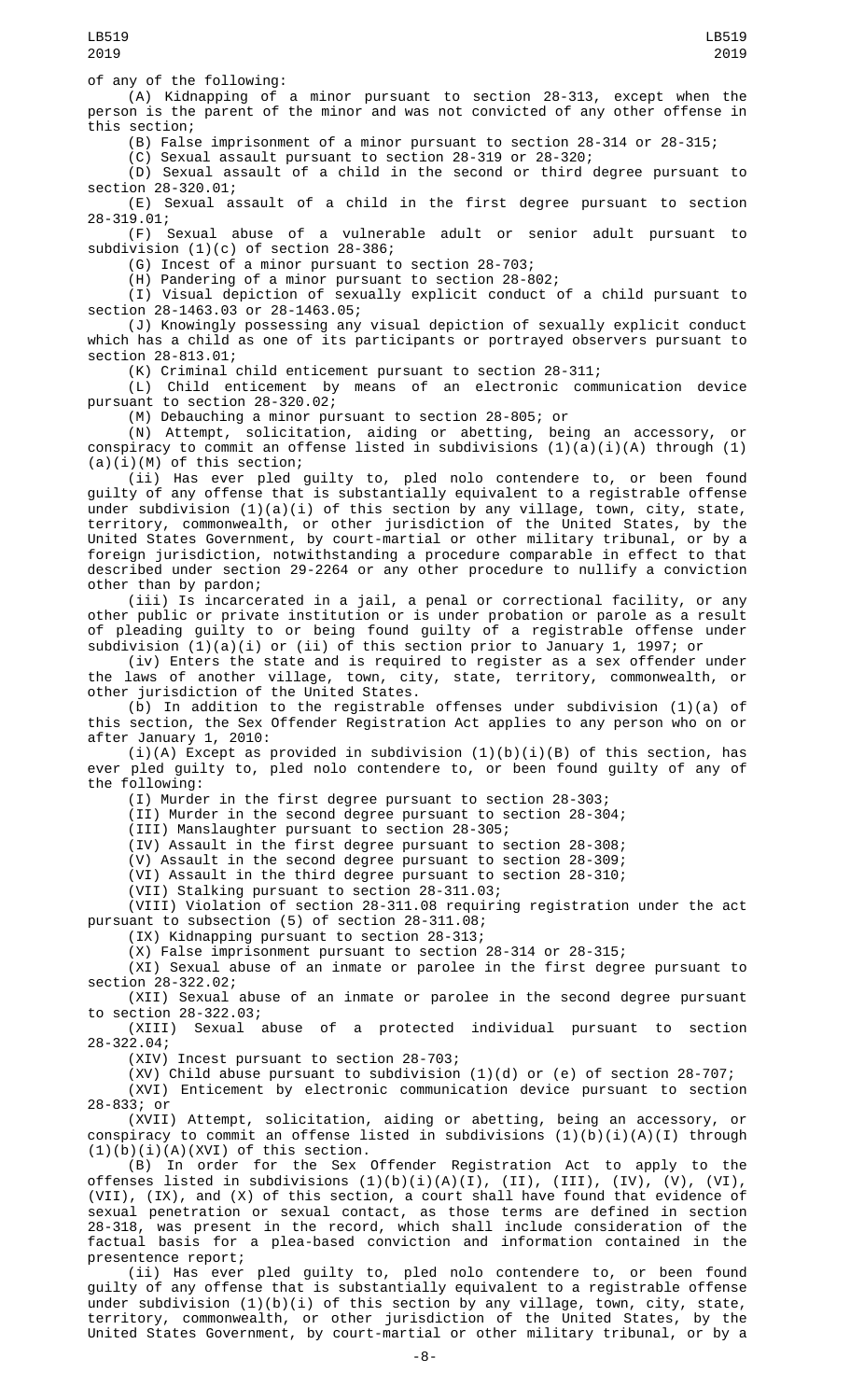(iii) Enters the state and is required to register as a sex offender under the laws of another village, town, city, state, territory, commonwealth, or other jurisdiction of the United States.

(c) In addition to the registrable offenses under subdivisions (1)(a) and (b) of this section, the Sex Offender Registration Act applies to any person who on or after January 1, 2020:

(i) Has ever pled guilty to, pled nolo contendere to, or been found guilty of sexual abuse of a detainee under section 8 of this act; or

(ii) Has ever pled guilty to, pled nolo contendere to, or been found guilty of any offense that is substantially equivalent to a registrable offense under subdivision (1)(c)(i) of this section by any village, town, city, state, territory, commonwealth, or other jurisdiction of the United States, by the United States Government, by court-martial or other military tribunal, or by a foreign jurisdiction, notwithstanding a procedure comparable in effect to that described under section 29-2264 or any other procedure to nullify a conviction other than by pardon.

(2) A person appealing a conviction of a registrable offense under this section shall be required to comply with the act during the appeals process. Sec. 15. Section 43-4406, Revised Statutes Cumulative Supplement, 2018, is

amended to read:

43-4406 On or before each September 15, the department shall report electronically to the Health and Human Services Committee of the Legislature the following information regarding child welfare services, with respect to children served by any lead agency or the pilot project and children served by the department:

(1) The percentage of children served and the allocation of the child welfare budget, categorized by service area and by lead agency or the pilot

project, including:<br>(a) The perc The percentage of children served, by service area and the corresponding budget allocation; and

(b) The percentage of children served who are wards of the state and the corresponding budget allocation;

(2) The number of siblings in out-of-home care placed with siblings as of the June 30 immediately preceding the date of the report, categorized by service area and by lead agency or the pilot project;

(3) The number of waivers granted under subsection (2) of section 71-1904;

(4) An update of the information in the report of the Children's Behavioral Health Task Force pursuant to sections 43-4001 to 43-4003, including:

(a) The number of children receiving mental health and substance abuse services annually by the Division of Behavioral Health of the department;

(b) The number of children receiving behavioral health services annually at the Hastings Regional Center;

(c) The number of state wards receiving behavioral health services as of September 1 immediately preceding the date of the report;

(d) Funding sources for children's behavioral health services for the fiscal year ending on the immediately preceding June 30;

(e) Expenditures in the immediately preceding fiscal year by the division, categorized by category of behavioral health service and by behavioral health region; and

(f) Expenditures in the immediately preceding fiscal year from the medical assistance program and CHIP as defined in section 68-969 for mental health and substance abuse services, for all children and for wards of the state;

(5) The following information as obtained for each service area and lead agency or the pilot project:

(a) Case manager education, including college degree, major, and level of education beyond a baccalaureate degree;

(b) Average caseload per case manager;

(c) Average number of case managers per child during the preceding twelve months;

(d) Average number of case managers per child for children who have been in the child welfare system for three months, for six months, for twelve months, and for eighteen months and the consecutive yearly average for children until the age of majority or permanency is attained;

(e) Monthly case manager turnover;

(f) Monthly face-to-face contacts between each case manager and the children on his or her caseload;

(g) Monthly face-to-face contacts between each case manager and the parent or parents of the children on his or her caseload;

(h) Case documentation of monthly consecutive team meetings per quarter;

(i) Case documentation of monthly consecutive parent contacts per quarter; (j) Case documentation of monthly consecutive child contacts with case manager per quarter;

(k) Case documentation of monthly consecutive contacts between child welfare service providers and case managers per quarter;

(l) Timeliness of court reports; and

(m) Non-court-involved children, including the number of children served, the types of services requested, the specific services provided, the cost of the services provided, and the funding source;

(6) All placements in residential treatment settings made or paid for by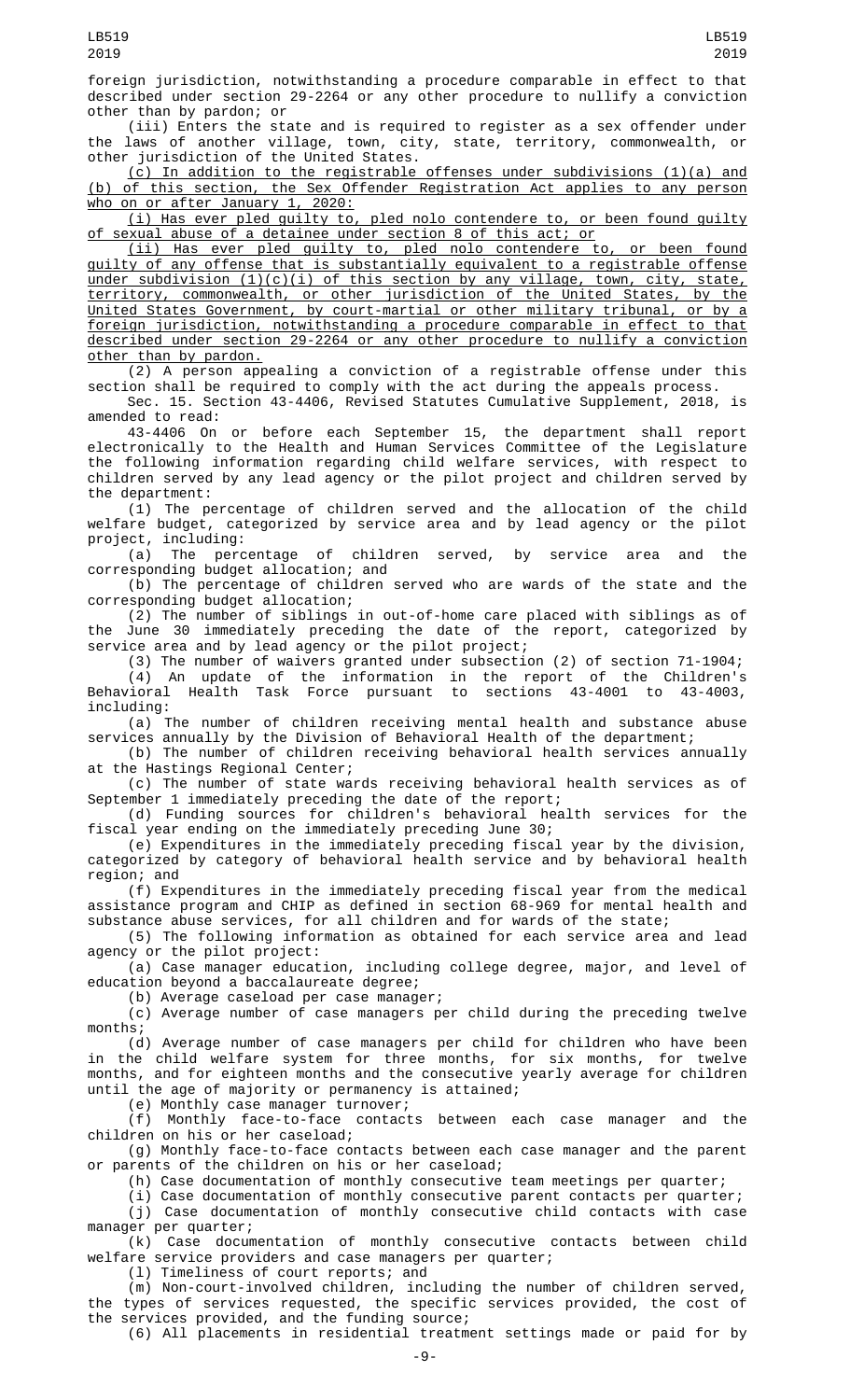the child welfare system, the Office of Juvenile Services, the State Department of Education or local education agencies, any lead agency or the pilot project through letters of agreement, and the medical assistance program, including, but not limited to:

(a) Child variables;

(b) Reasons for placement;

(c) The percentage of children denied medicaid-reimbursed services and denied the level of placement requested;

(d) With respect to each child in a residential treatment setting:

(i) If there was a denial of initial placement request, the length and level of each placement subsequent to denial of initial placement request and the status of each child before and immediately after, six months after, and twelve months after placement;

(ii) Funds expended and length of placements;

(iii) Number and level of placements;

(iv) Facility variables; and

(v) Identification of specific child welfare services unavailable in the child's community that, if available, could have prevented the need for residential treatment; and

(e) Identification of child welfare services unavailable in the state that, if available, could prevent out-of-state placements;

(7) From any lead agency or the pilot project, the percentage of its accounts payable to subcontracted child welfare service providers that are thirty days overdue, sixty days overdue, and ninety days overdue;

(8) For any individual involved in the child welfare system receiving a service or a placement through the department or its agent for which referral is necessary, the date when such referral was made by the department or its agent and the date and the method by which the individual receiving the services was notified of such referral. To the extent the department becomes aware of the date when the individual receiving the referral began receiving such services, the department or its agent shall document such date;—<del>and</del>

(9) The number of sexual abuse allegations that occurred for children being served by the Division of Children and Family Services of the Department of Health and Human Services and placed at a residential child-caring agency and the number of corresponding (a) screening decision occurrences by category, (b) open investigations by category, and (c) agency substantiations, court substantiations, and court-pending status cases<u>; and</u>  $\textcolor{red} \text{-}$ 

(10) Information on children who are reported or suspected victims of sex trafficking of a minor or labor trafficking of a minor, as defined in section 28-830, including:

(a) The number of reports to the statewide toll-free number pursuant to section 28-711 alleging sex trafficking of a minor or labor trafficking of a minor and the number of children alleged to be victims;

(b) The number of substantiated victims of sex trafficking of a minor or labor trafficking of a minor, including demographic information and information on whether the children were already served by the department;

(c) The number of children determined to be reported or suspected victims of sex trafficking of a minor or labor trafficking of a minor, including demographic information and information on whether the children were previously served by the department;

(d) The types and costs of services provided to children who are reported or suspected victims of sex trafficking of a minor or labor trafficking of a minor; and

(e) The number of ongoing cases opened due to allegations of sex trafficking of a minor or labor trafficking of a minor and number of children and families served through these cases.

Sec. 16. Section 83-4,143, Revised Statutes Cumulative Supplement, 2018, is amended to read:

83-4,143 (1) It is the intent of the Legislature that the court target the felony offender (a) who is eligible and by virtue of his or her criminogenic needs is suitable to be sentenced to intensive supervision probation with placement at the incarceration work camp, (b) for whom the court finds that other conditions of a sentence of intensive supervision probation, in and of themselves, are not suitable, and (c) who, without the existence of an incarceration work camp, would, in all likelihood, be sentenced to prison.

(2) When the court is of the opinion that imprisonment is appropriate, but that a brief and intensive period of regimented, structured, and disciplined programming within a secure facility may better serve the interests of society, the court may place an offender in an incarceration work camp for a period not to exceed one hundred eighty days as a condition of a sentence of intensive supervision probation. The court may consider such placement if the offender (a) is a male or female offender convicted of a felony offense in a district court, (b) is medically and mentally fit to participate, with allowances given for reasonable accommodation as determined by medical and mental health professionals, and (c) has not previously been incarcerated for a violent felony crime. Offenders convicted of a crime under sections 28-319 to 28-322.04 and section 8 of this act or of any capital crime are not eligible to be placed in an incarceration work camp.

(3) It is also the intent of the Legislature that the Board of Parole may recommend placement of felony offenders at the incarceration work camp. The offenders recommended by the board shall be offenders currently housed at other Department of Correctional Services adult correctional facilities and shall complete the incarceration work camp programming prior to release on parole.